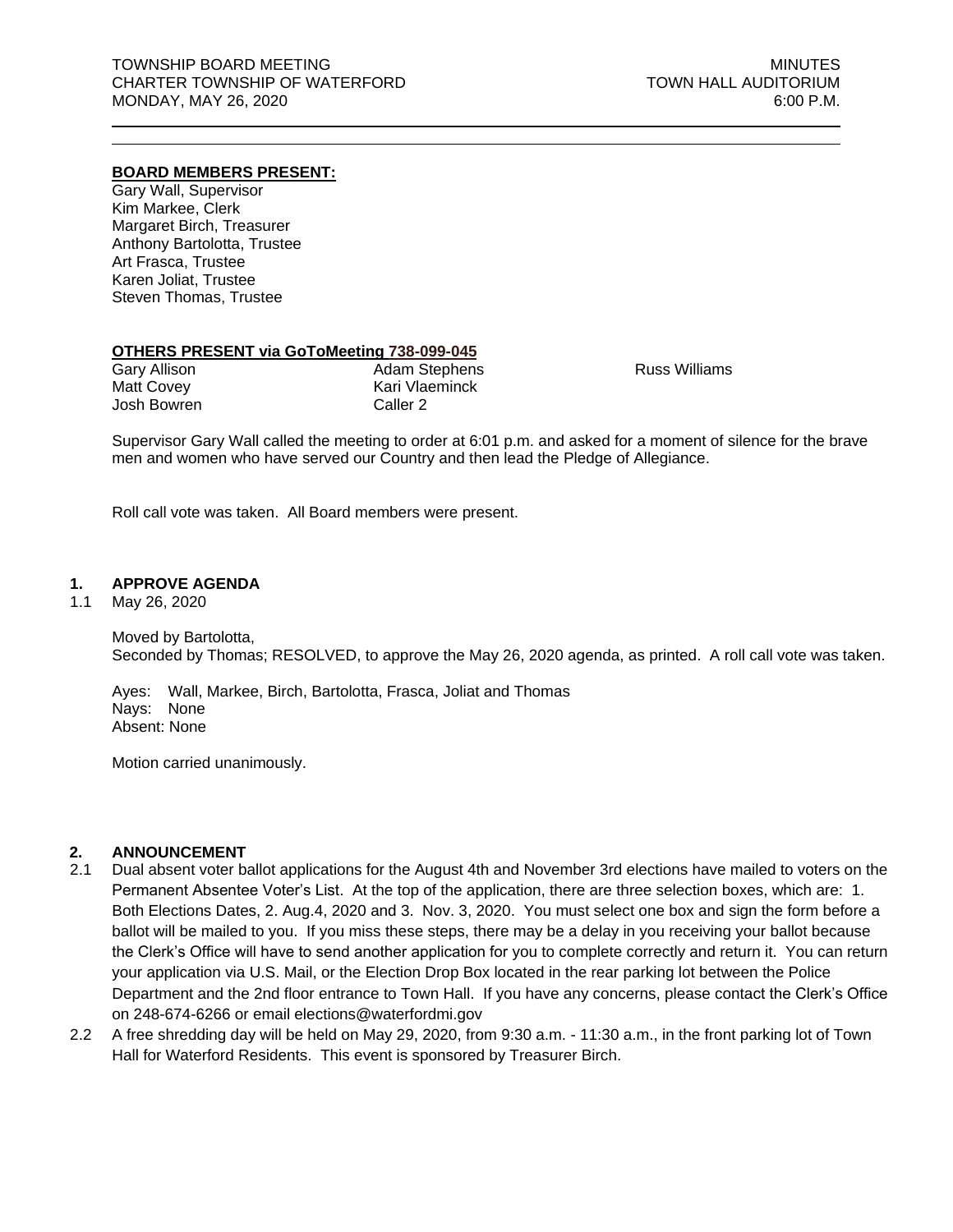- 2.3 Spring is here and it's time to spruce up our yards, homes, and outside structures. The Township would like to recognize homeowners, neighborhoods, condominiums, apartment complexes, schools, churches, and businesses that take pride in making their exteriors beautiful. If you are interested in participating, please submit a form and a before picture (optional) by Friday, July 17, 2020. The form can be found on the Township's website @ www.waterfordmi.gov/clerk; the Clerk's Office; or by emailing kmarkee@waterfordmi.gov. Award signs will be placed on the winners' property from August 15, 2020 to August 31, 2020. Call Clerk Kim Markee on 248-674-6211 with any questions.
- 2.4 Have you responded to the 2020 Census yet? By this time, all Waterford residents should have received multiple communications from the U.S. Census Bureau inviting you to complete the Census questionnaire online, by phone, or mail. If you haven't responded yet, please visit the official Census website at www.2020census.gov or call 800-923-8282 to respond by phone. There are only 9 questions and responding takes less than 10 minutes for most. Did you know the census provides critical data that lawmakers, business owners, teachers, and many others use to provide daily services, products, planning, and support for you and our community? Every year, \$675 billion in federal funding go to hospitals, fire departments, schools, roads, and other resources based on census data. Waterford's goal for 2020 Census response is at least 90%. Your action today helps shape Waterford's future for the next 10 years. Visit Waterford Township's Census information page at www.waterfordmi.gov/census for details, resources, videos and more! And remember our Waterford 2020 Census Slogan – I count, You count, We count, Everyone counts. Get counted, It counts!
- 2.5 Starting Oct. 1, 2020, you'll need a REAL ID-compliant document to fly in the U.S. and enter some federal facilities per federal law. You can obtain a REAL ID-compliant driver's license or state ID from the Michigan Secretary of State's Office. Learn more at Michigan.gov/REALID. Schedule an appointment to get your REAL ID at any Secretary of State office and get in and out in less than 30 minutes. Michigan.gov/SOSAppointments.
- 2.6 For the latest information related to Waterford Township and the Coronavirus, please visit our website dedicated to this topic at www.waterfordmi.gov/coronavirus. Information changes rapidly and updates are frequent. Our postings will be related specifically to Waterford Township.

At the time of this posting, these are the Waterford Township related cancellations and closures:

- All Waterford Township offices are closed to the public
- The Waterford Township Public Library is closed to the public
- The Waterford Recreation Center is closed to the public
- All Parks and Recreation programs have been cancelled until further notice
- All Library programs and events have been cancelled until further notice

Please visit the Township website for notices regarding cancellations of Township public meetings Waterford Township staff members are still working and the public may conduct business remotely by phone, fax, email, drop boxes, and online forms. If you have specific questions, please directly contact the Department you wish to speak with during regular business hours for remote access options or check the website. All department contact information is available on the Township website www.waterfordmi.gov. If you do not have internet access, please call our main switchboard at 248-674- 3111. Emergency services remain available. Please direct emergency related calls to 9-1-1 as usual.

2.7 Starting Monday, June 1, 2020, GFL Disposal will no longer pick up and dump garbage in NON-GFL Waterford Township Designated curbside carts. If a resident needs an additional trash can they can contact GFL at 248-204-6762 and purchase additional cart(s). 96 gallon carts are \$85.00 and 64 gallon carts are \$75.00.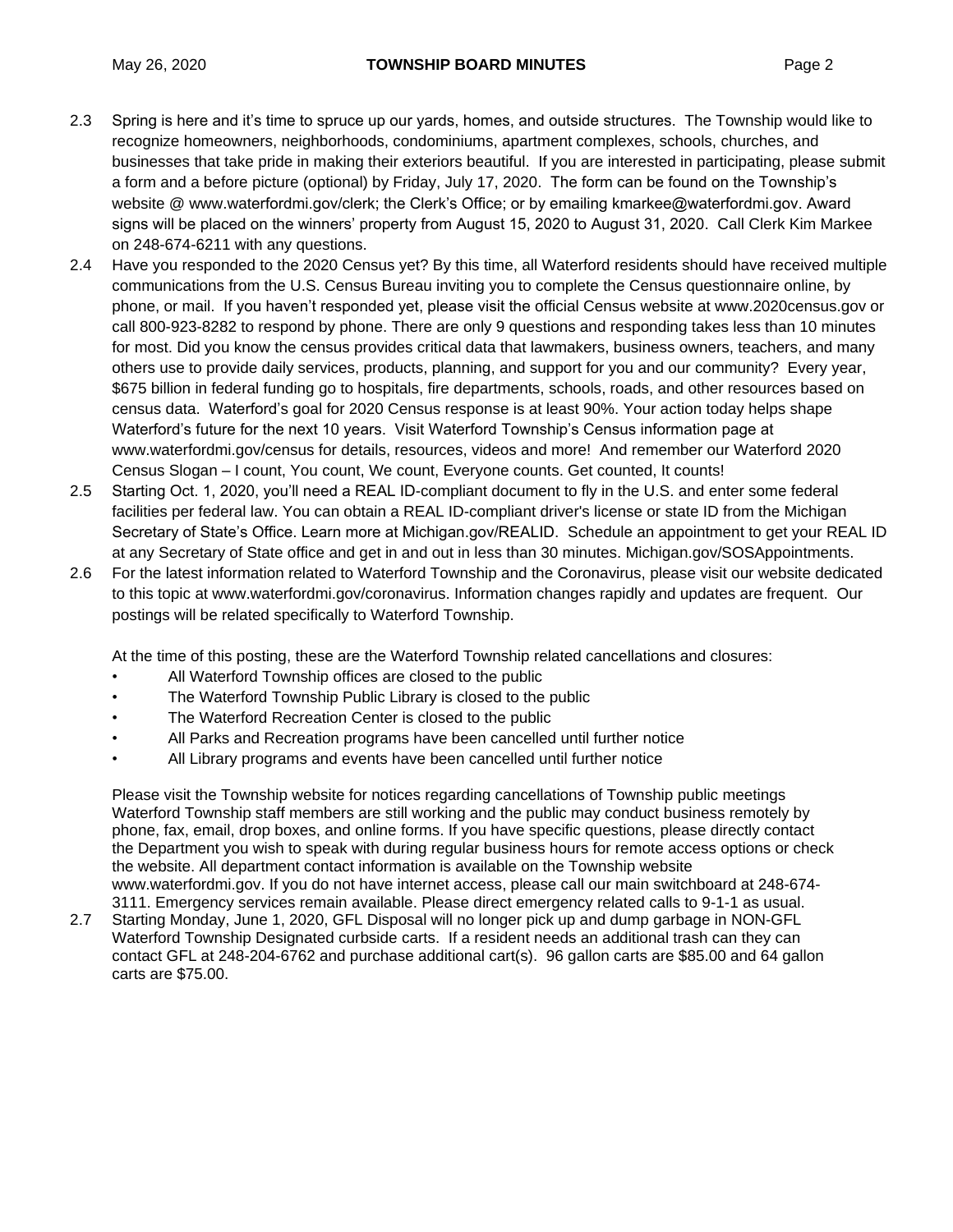# **3. Awards & Presentations**

3.1 Adam Stephens – "Free Little Libraries" Presentation Supervisor Wall read the following letter from Waterford Resident, Ragina Jackson.

> My neighbor, Adam Stephens tirelessly puts his time, efforts, resources and heart into making Waterford a better community on a daily basis. He has put up multiple "Free Little Libraries" throughout the township, he plants flowers around the park signs at Rotary Park just to make it look better. During this COVID19 Pandemic he has placed sheets full of books on his lawn and advertised on FB free for anyone who wants them – just to keep the community reading. I work from home and have witnessed several cars coming by and taking books so what he is doing is working and the little library that is in front of his home is constantly busy. He also has placed pantry items in and around (in bins) the free little libraries and encouraged others to donate what they can to help those in need.

Much of this is done out of his own pockets, which are not full by any means. He is a younger man and to see him care about the community and the people is something that is refreshing and necessary.

Supervisor Wall thanked Ms. Jackson for sending the e-mail to recognize Mr. Stephens for his contributions to the community.

Supervisor Wall thanked Mr. Stephens for his contributions to the community and they look really nice. Mr. Stephens stated that he just added his 6<sup>th</sup> Little Library. He's currently working with Girl Scout Troops to earn a badge and place more Little Libraries.

The Board thanked Mr. Stephens for his hard work.

# **4. Consent Agenda**

*Board Members may remove items from the Consent Agenda for discussion purposes or for the purpose of voting in opposition. Public comment for items removed from the consent agenda may be received in the same manner immediately following the Consent Agenda.*

- 4.1 May 11, 2020, Meeting Minutes
- 4.2 May 26, 2020, Bill Payment
- 4.3 Receive the Assessing Department's 2019 Annual Report
- 4.4 Receive the Clerk's Office Jan-Mar 2020 Report
- 4.5 Receive the Clerk's Office 2020- 1st Quarter Licensing Report
- 4.6 Receive the Treasurer's Office April 2020 Report
- 4.7 Fireworks Display Elizabeth Lake
- 4.8 Fireworks Display Williams Lake
- 4.9 Fireworks Display Maceday / Lotus Lake

Moved by Joliat, Seconded by Markee, RESOLVED, to approve Consent Agenda items 4.1 through 4.9. A roll call vote was taken.

Ayes: Wall, Markee, Birch, Bartolotta, Frasca, Joliat and Thomas Nays: None Absent: None

Motion carried unanimously.

Supervisor Wall stated that the Township and Fire Department allows the Fireworks Displays as long as the social distancing requirements are followed.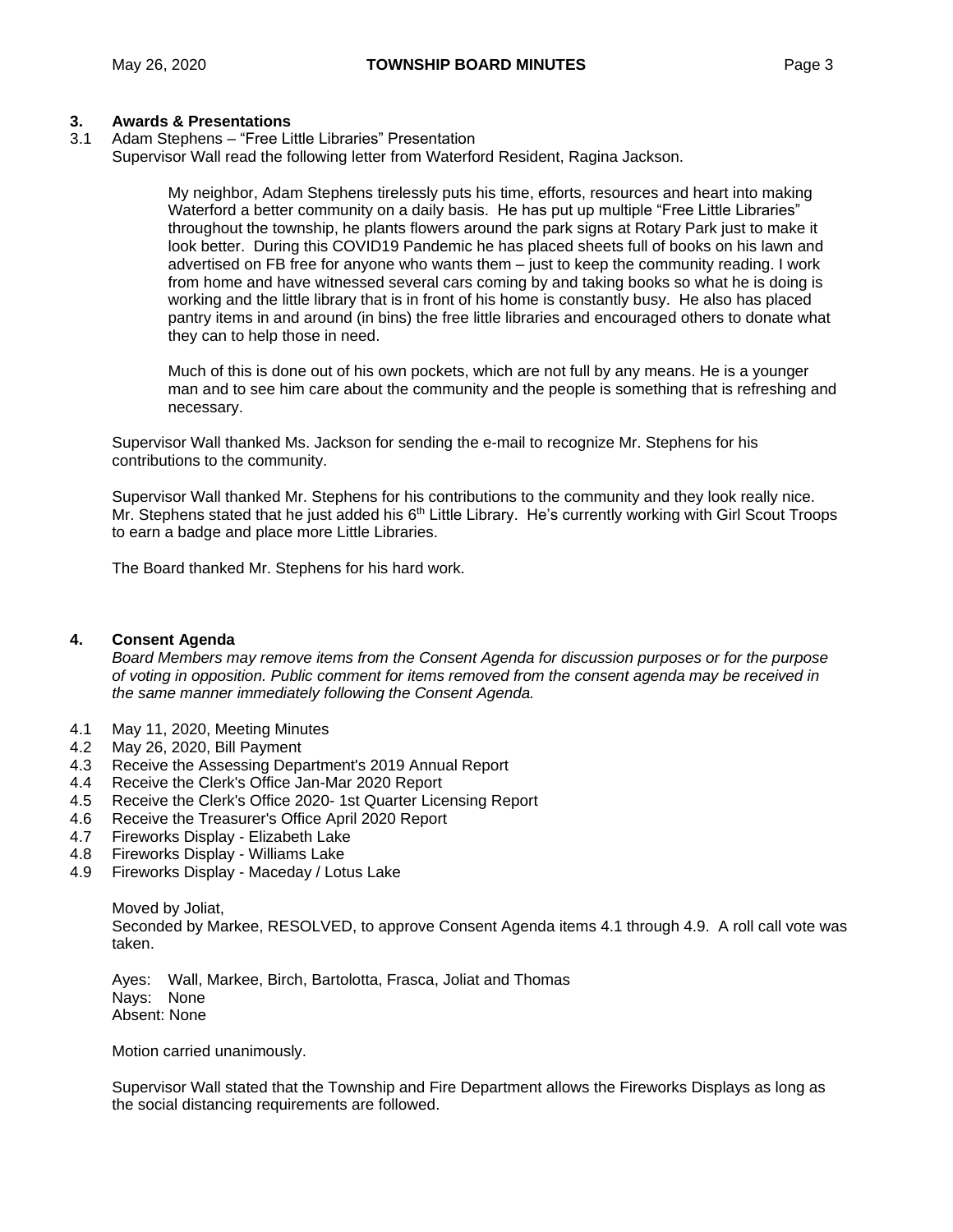# **Board Liaison Reports (Verbal)**

#### Trustee Bartolotta,

Waterford Youth Assistance held their meeting on May 20<sup>th</sup> and they have a balanced budget for 2021. Trustee Bartolotta announced he will attend a Planning Commission meeting on Thursday, May 28<sup>th</sup> at 3:30 p.m.

### Supervisor Wall

Supervisor Wall provided a COVID-19 update regarding cases in 48327, 48328, and 48329. He was pleased to say that the numbers are trending in the correct direction, social distancing, small groups, masks, washing your hands are working.

## Trustee Joliat – Drayton Plains Nature Center

The ponds will not be filled this year since the DNR is unable to work to stock the Walleye. Murray Day, from Friends of the Nature Center, is working on getting a key to open the gates to get the ponds filled this summer. The ponds are empty but the river is very full. The interpretive center will not be open this summer.

## Trustee Frasca

Hess-Hathaway Park is still closed and reviewing how other parks are handling things. The gardens will be opening with very strict limits. The camps are cancelled through June and reviewing how other communities are handling the rest of the summer. The animals are doing well, the farmers are working hard, the Care Taker position is open, and they are looking at purchasing a hay cutter.

# **5. New Business**

# 5.1 **Temporary Polling Location Assignment**

Clerk Markee submitted the Temporary Polling Location Assignments Resolution.

Clerk Markee stated some of the polling locations will be under construction for the summer. Clerk Markee read the following Resolution. Clerk Markee stated that these are Temporary Relocations.

#### **RESOLUTION CHARTER TOWNSHIP OF WATERFORD AUGUST 4, 2020, STATE PRIMARY ELECTION TEMPORARY POLLING LOCATION ASSIGNMENTS**

**WHEREAS,** the Charter Township of Waterford has twenty-one established election precinct polling places; and

**WHEREAS**, the Waterford Township Clerk has been advised the following election precinct polling places: 1 - Schoolcraft Elementary, 4 - Grayson Elementary, and 16 -Beaumont Elementary, are unusable for use at the Tuesday, August 4, 2020, State Primary Election; and

**WHEREAS**, Michigan Election Law, MCL 168.662, stipulates that the Township Board is responsible for determining the location of polling places in the jurisdiction; and

**WHEREAS**, The Election Commission has made the following recommendations:

**Precinct 1 (Schoolcraft Elementary School)** Will vote at: **Waterford Recreation Center** 5640 Williams Lake Road Waterford, Michigan 48329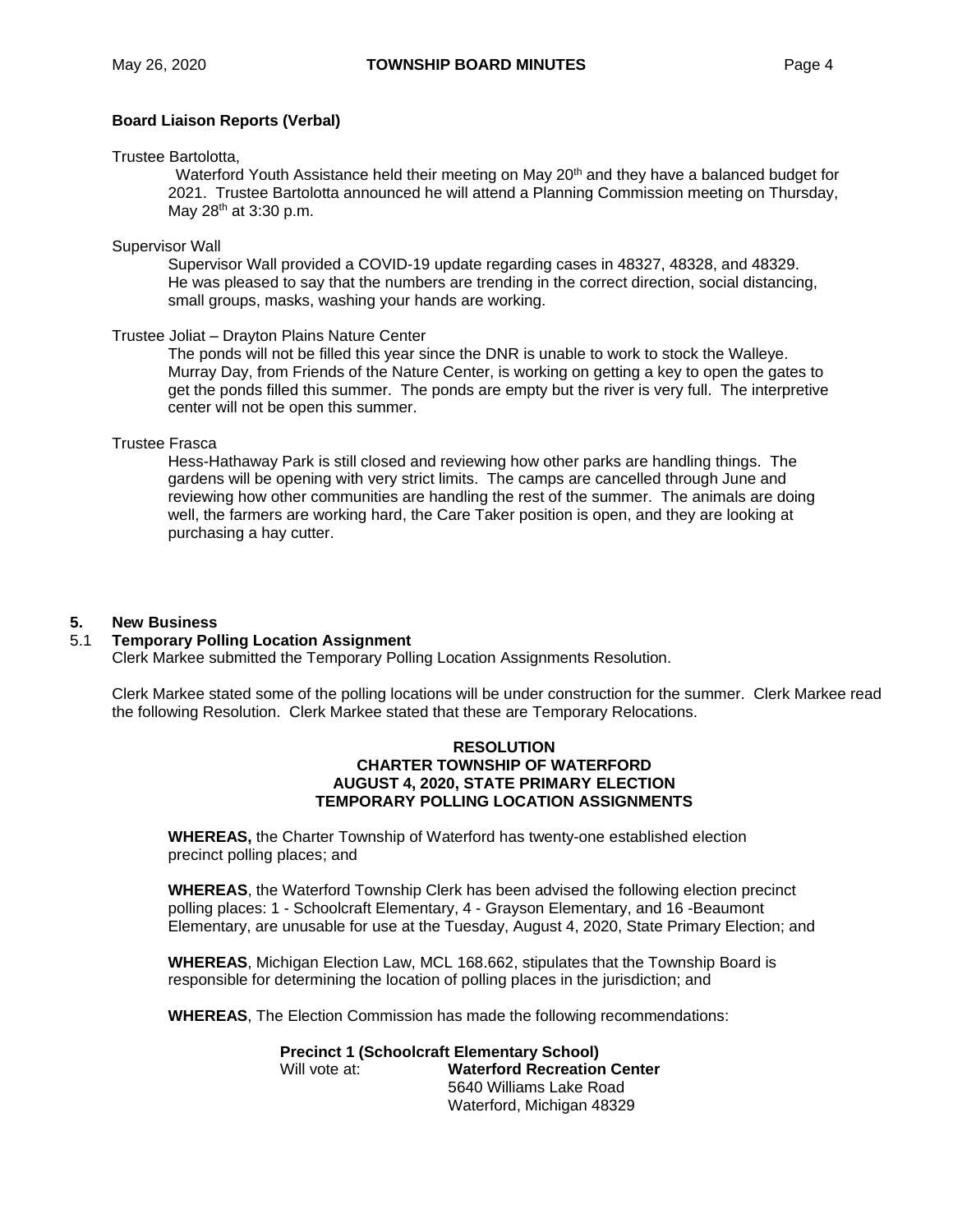Temporary Polling Location Assignment

| <b>Precinct 4 (Grayson Elementary School)</b>      |                            |  |  |  |  |  |
|----------------------------------------------------|----------------------------|--|--|--|--|--|
| Will vote at:                                      | <b>Mason Middle School</b> |  |  |  |  |  |
|                                                    | 3835 W Walton Blvd         |  |  |  |  |  |
|                                                    | Waterford, Michigan 48329  |  |  |  |  |  |
| <b>Procinct 16 (Requirement Flementary School)</b> |                            |  |  |  |  |  |

**Precinct 16 (Beaumont Elementary School)** Will vote at: **Knudsen Elementary School** 5449 Crescent Road Waterford, Michigan 48327

**THEREFORE BE IT RESOLVED** that the Charter Township of Waterford in compliance with Michigan Election Law approves the aforementioned temporary election precinct polling location; and shall notify all respective registered voters via U.S. mail and post a written notice at each election precinct polling place stating the location of the temporary polling location.

**RESOLVED**, that copies of this Resolution shall be transmitted to the Secretary of State, Bureau of Elections, and the Oakland County Clerk's Office.

# **CERTIFICATION**

\_\_\_\_\_\_\_\_\_\_\_\_\_\_\_\_\_\_\_\_\_\_\_ \_\_\_\_\_\_\_\_\_\_\_\_\_\_\_\_\_\_\_\_\_\_\_\_\_\_\_

I hereby certify that this Resolution was adopted by the Charter Township of Waterford Board of Trustees at a regular meeting held on May 26, 2020.

Charter Township of Waterford

Date **Case According to the Contract Contract Contract Contract Contract Contract Contract Contract Contract Contract Contract Contract Contract Contract Contract Contract Contract Contract Contract Contract Contract Contr** 

Moved by Bartolotta,

Seconded by Frasca, RESOLVED, to approve the August 4, 2020, State Primary Election Temporary Polling Location Assignments Resolution. A roll call vote was taken.

Ayes: Wall, Markee, Birch, Bartolotta, Frasca, Joliat, and Thomas Nays: None Absent: None

Motion carried unanimously.

#### 5.2 **Citizen to Address the Board – A. Beven, 5G** Mr. Beven did not attend the meeting.

#### 5.3 **Public Comments Limited to Three (3) Minutes per Topic**

No one addressed the Board.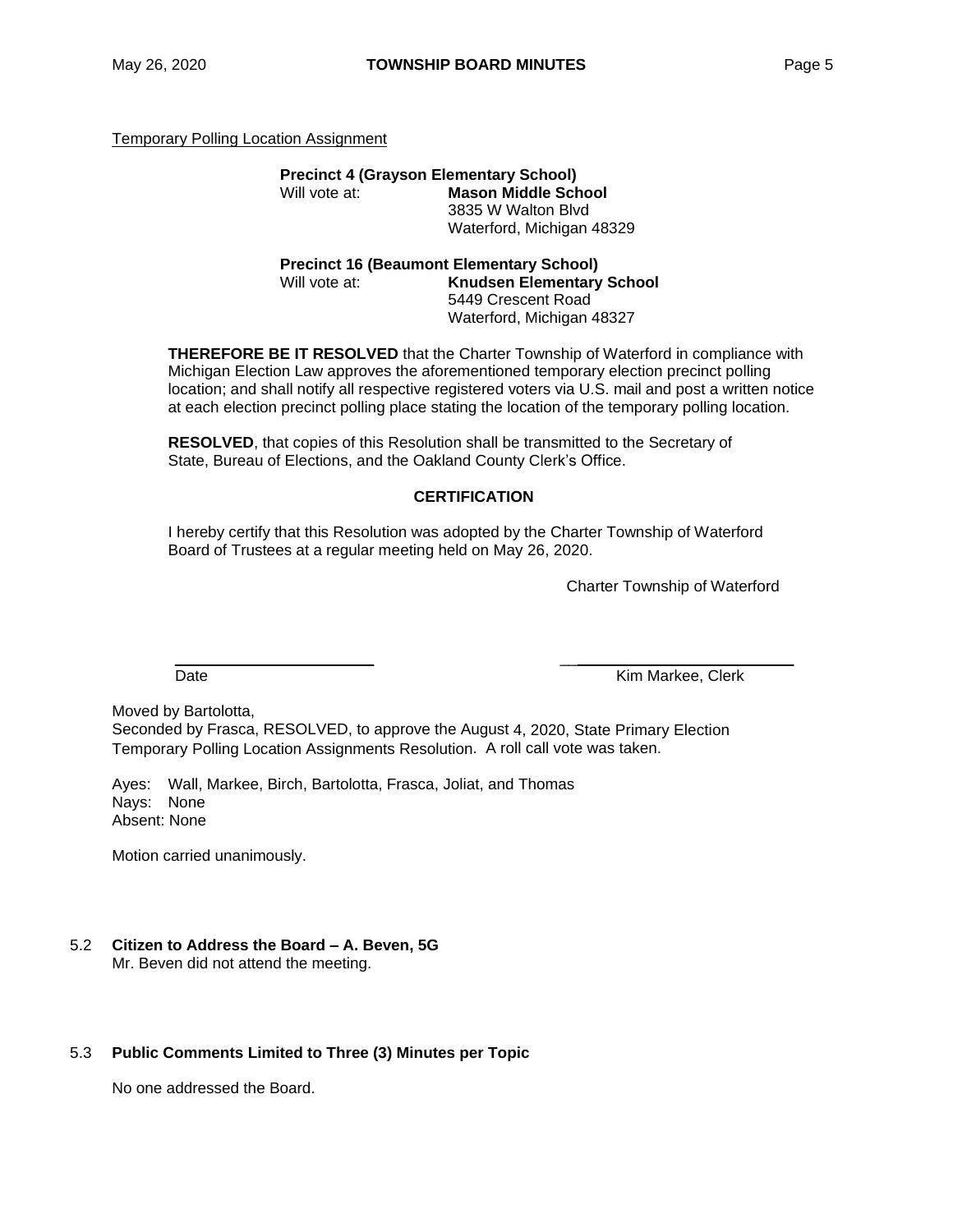# **ADJOURNMENT**

Moved by Birch, Seconded by Frasca, RESOLVED, to adjourn the meeting at 6:32 p.m. A roll call vote was taken.

Ayes: Wall, Markee, Birch, Bartolotta, Frasca, Joliat, and Thomas Nays: None Absent: None

Motion carried unanimously.

Kim Markee, Clerk

Gary Wall, Supervisor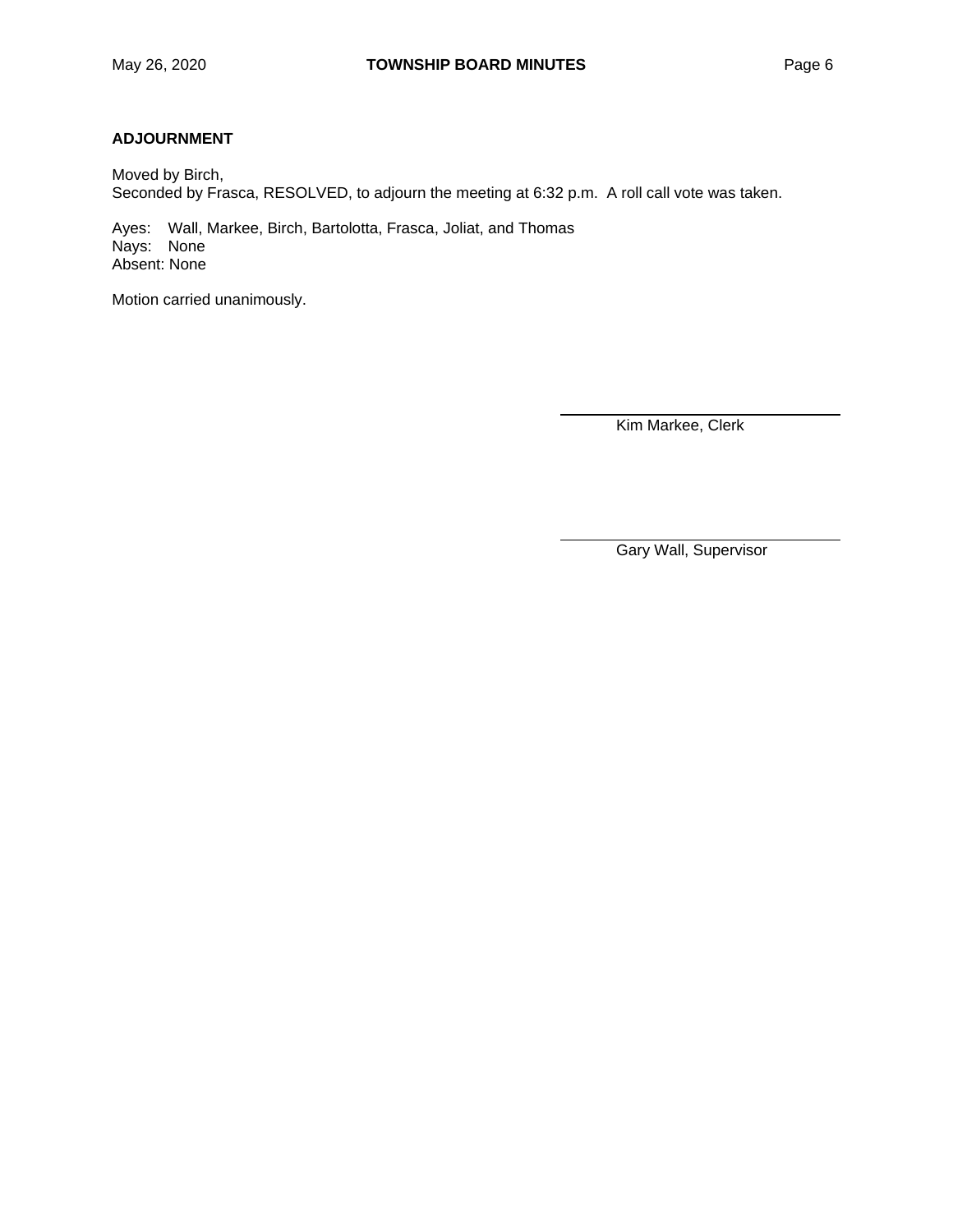| llievois |                                            |       | AP CHECK RECONCILIATION REGISTER                                                                                       |                  |                          |                | apchkrcn |
|----------|--------------------------------------------|-------|------------------------------------------------------------------------------------------------------------------------|------------------|--------------------------|----------------|----------|
|          | FOR CASH ACCOUNT: 70000                    | 01000 |                                                                                                                        |                  |                          | FOR: Uncleared |          |
|          | CHECK # CHECK DATE TYPE VENDOR NAME        |       |                                                                                                                        | UNCLEARED        | CLEARED BATCH CLEAR DATE |                |          |
|          |                                            |       |                                                                                                                        |                  |                          |                |          |
|          |                                            |       | 289563 05/21/2020 PRINTED 013198 ADVANCED DISPOSAL                                                                     | 2,188.06         |                          |                |          |
|          |                                            |       | 289564 05/21/2020 PRINTED 013665 APOLLO FIRE EQUIPMENT CO                                                              | 644.47<br>696.04 |                          |                |          |
|          |                                            |       | 289565 05/21/2020 PRINTED 013685 APPLIED IMAGING                                                                       | 222.05           |                          |                |          |
|          | 289566 05/21/2020 PRINTED 013801 AT&T      |       |                                                                                                                        | 395.00           |                          |                |          |
|          |                                            |       | 289567 05/21/2020 PRINTED 014474 ALCOHOL DRUG ADMINISTRATI<br>289568 05/21/2020 PRINTED 021093 BSB COMMUNICATIONS, INC | 747.50           |                          |                |          |
|          |                                            |       | 289569 05/21/2020 PRINTED 021380 BILLS PLBG & SEWER SERV I                                                             | 483.00           |                          |                |          |
|          |                                            |       | 289570 05/21/2020 PRINTED 023488 BLUE CROSS BLUE SHIELD OF                                                             | 244,554.57       |                          |                |          |
|          |                                            |       | 289571 05/21/2020 PRINTED 023883 BUSINESS INFORMATION SYST                                                             | 3,480.00         |                          |                |          |
|          |                                            |       | 289572 05/21/2020 PRINTED 023902 TODD WENZEL BUICK GMC                                                                 | 149,837.00       |                          |                |          |
|          |                                            |       | 289573 05/21/2020 PRINTED 041192 CDW GOVERNMENT INC                                                                    | 230.87           |                          |                |          |
|          |                                            |       | 289574 05/21/2020 PRINTED 041460 CLYDES FRAME & WHEEL SERV                                                             | 1,275.86         |                          |                |          |
|          |                                            |       | 289575 05/21/2020 PRINTED 043215 CELLEBRITE INC                                                                        | 6,990.00         |                          |                |          |
|          |                                            |       | 289576 05/21/2020 PRINTED 043364 AT&T MOBILITY                                                                         | 168.70           |                          |                |          |
|          |                                            |       | 289577 05/21/2020 PRINTED 043381 CITY OF PONTIAC                                                                       | 1,566.16         |                          |                |          |
|          |                                            |       | 289578 05/21/2020 PRINTED 043622 COMSOURCE INC                                                                         | 110.50           |                          |                |          |
|          |                                            |       | 289579 05/21/2020 PRINTED 043626 CONSUMERS ENERGY                                                                      | 2,510.28         |                          |                |          |
|          |                                            |       | 289580 05/21/2020 PRINTED 043836 CUMMINS BRIDGEWAY LLC                                                                 | 6,810.00         |                          |                |          |
|          | 289581 05/21/2020 PRINTED 051038 DC DENTAL |       |                                                                                                                        | 68.45            |                          |                |          |
|          |                                            |       | 289582 05/21/2020 PRINTED 051445 DLZ MICHIGAN, INC                                                                     | 1,500.00         |                          |                |          |
|          |                                            |       | 289583 05/21/2020 PRINTED 053253 DTE ENERGY                                                                            | 28, 371.19       |                          |                |          |
|          |                                            |       | 289584 05/21/2020 PRINTED 053389 LUNGHAMER GMC INC                                                                     | 1,658.24         |                          |                |          |
|          |                                            |       | 289585 05/21/2020 PRINTED 063004 EAGLE GRAPHICS AND DESIGN                                                             | 20.00            |                          |                |          |
|          |                                            |       | 289586 05/21/2020 PRINTED 073013 TREVER ACKER                                                                          | 300.00           |                          |                |          |
|          |                                            |       | 289587 05/21/2020 PRINTED 073038 THOMAS BOWEN                                                                          | 3,234.00         |                          |                |          |
|          |                                            |       | 289588 05/21/2020 PRINTED 073067 SHELLY BOOTH                                                                          | 135.00           |                          |                |          |
|          |                                            |       | 289589 05/21/2020 PRINTED 073212 MATTHEW DOWNS                                                                         | 1,821.28         |                          |                |          |
|          |                                            |       | 289590 05/21/2020 PRINTED 083452 SUBURBAN FORD OF WATERFOR                                                             | 239.64           |                          |                |          |
|          |                                            |       | 289591 05/21/2020 PRINTED 083466 FLEX ADMINISTRATORS INC                                                               | 651.00           |                          |                |          |
|          |                                            |       | 289592 05/21/2020 PRINTED 093451 GLOBAL OFFICE SOLUTIONS                                                               | 3,355.73         |                          |                |          |
|          |                                            |       | 289593 05/21/2020 PRINTED 093565 GOODYEAR AUTO SERV CTR                                                                | 2,464.00         |                          |                |          |
|          | 289594 05/21/2020 PRINTED 093705 GRAINGER  |       |                                                                                                                        | 58.24            |                          |                |          |
|          |                                            |       | 289595 05/21/2020 PRINTED 093840 LOOMIS FARGO & CO                                                                     | 105.60           |                          |                |          |
|          |                                            |       | 289596 05/21/2020 PRINTED 103031 HALT FIRE INC                                                                         | 444.99           |                          |                |          |
|          |                                            |       | 289597 05/21/2020 PRINTED 103641 HOME CONFINEMENT                                                                      | 375.00           |                          |                |          |
|          |                                            |       | 289598 05/21/2020 PRINTED 123606 ROSATI, SCHULTZ, JOPPICH                                                              | 6,216.00         |                          |                |          |
|          |                                            |       | 289599 05/21/2020 PRINTED 153367 LIBRARY NETWORK, THE                                                                  | 12,473.37        |                          |                |          |
|          | 289600 05/21/2020 PRINTED 161720 MOTOROLA  |       |                                                                                                                        | 387.78           |                          |                |          |
|          |                                            |       | 289601 05/21/2020 PRINTED 163095 MAZZA AUTO PARTS INC                                                                  | 34,23            |                          |                |          |
|          |                                            |       | 289602 05/21/2020 PRINTED 163423 MACALLISTER RENTALS                                                                   | 2,061.00         |                          |                |          |
|          |                                            |       | 289603 05/21/2020 PRINTED 163508 FERGUSON WATERWORKS #3386                                                             | 3,140.34         |                          |                |          |
|          |                                            |       | 289604 05/21/2020 PRINTED 193074 MEDIA NEWS-21CM ADVERTISI                                                             | 1,084.50         |                          |                |          |
|          |                                            |       | 289605 05/21/2020 PRINTED 193273 OFFICE DEPOT                                                                          | 99.33            |                          |                |          |
|          |                                            |       | 289606 05/21/2020 PRINTED 204040 OAKLAND COUNTY TREASURER                                                              | 1,749.75         |                          |                |          |
|          |                                            |       | 289607 05/21/2020 PRINTED 204665 OAKLAND COUNTY TREASURER                                                              | 813, 958.63      |                          |                |          |
|          |                                            |       | 289608 05/21/2020 PRINTED 204860 ROAD COMMISSION FOR                                                                   | 6,284.05         |                          |                |          |
|          |                                            |       | 289609 05/21/2020 PRINTED 213211 PERCEPTIVE CONTROLS INC                                                               | 472.50           |                          |                |          |
|          |                                            |       | 289610 05/21/2020 PRINTED 213626 POWER VAC INC                                                                         | 2,941.00         |                          |                |          |
|          | 289611 05/21/2020 PRINTED 213847 PHMC      |       |                                                                                                                        | 2,200.00         |                          |                |          |
|          |                                            |       | 289612 05/21/2020 PRINTED 241008 RKA PETROLEUM COMPANIES,                                                              | 5,393.17         |                          |                |          |
|          |                                            |       | 289613 05/21/2020 PRINTED 243645 LISA ROCHFORD                                                                         | 570.00           |                          |                |          |
|          |                                            |       | 289614 05/21/2020 PRINTED 253160 SCRAMLIN FEEDS                                                                        | 353.00           |                          |                |          |

05/21/2020 10:36 | WATERFORD TOWNSHIP

 $\begin{array}{|c|c|} \hline P & \hspace{1.6cm} 1 \\ \hline \end{array}$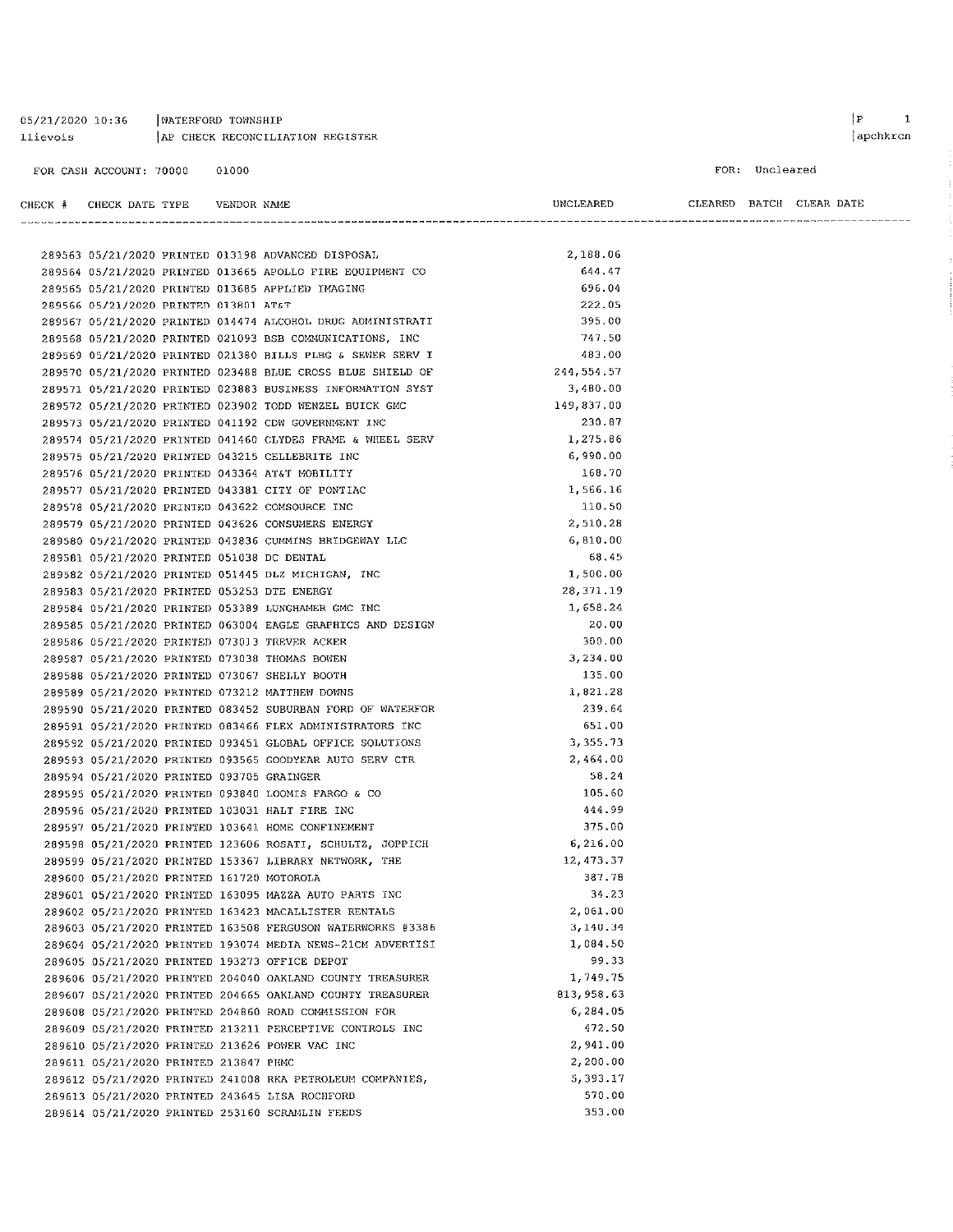| llievois | AP CHECK RECONCILIATION REGISTER |  |           |                                                            |                 |                          |                | apchkrcn |
|----------|----------------------------------|--|-----------|------------------------------------------------------------|-----------------|--------------------------|----------------|----------|
|          | FOR CASH ACCOUNT: 70000          |  | 01000     |                                                            | <b>Contract</b> |                          | FOR: Uncleared |          |
| CHECK #  | CHECK DATE TYPE    VENDOR NAME   |  |           |                                                            | UNCLEARED       | CLEARED BATCH CLEAR DATE |                |          |
|          |                                  |  |           |                                                            |                 |                          |                |          |
|          |                                  |  |           | 289615 05/21/2020 PRINTED 253248 SENSOURCE INC             | 240.00          |                          |                |          |
|          |                                  |  |           | 289616 05/21/2020 PRINTED 253568 SOLTIS PLASTICS CORP      | 436.56          |                          |                |          |
|          |                                  |  |           | 289617 05/21/2020 PRINTED 254851 STANDARD INSURANCE COMPAN | 6,646.99        |                          |                |          |
|          |                                  |  |           | 289618 05/21/2020 PRINTED 271016 US BANK EQUIPMENT FINANCE | 97.66           |                          |                |          |
|          |                                  |  |           | 289619 05/21/2020 PRINTED 271016 US BANK EQUIPMENT FINANCE | 1,587.95        |                          |                |          |
|          |                                  |  |           | 289620 05/21/2020 PRINTED 273533 UNIFIRST CORP             | 307.74          |                          |                |          |
|          |                                  |  |           | 289621 05/21/2020 PRINTED 283007 VANCES OUTDOORS, INC      | 1,071.00        |                          |                |          |
|          |                                  |  |           | 289622 05/21/2020 PRINTED 283242 VERIZON WIRELESS          | 1,174.70        |                          |                |          |
|          |                                  |  |           | 289623 05/21/2020 PRINTED 283242 VERIZON WIRELESS          | 1,821.80        |                          |                |          |
|          |                                  |  |           | 289624 05/21/2020 PRINTED 283243 AMERICAN MESSAGING        | 355.38          |                          |                |          |
|          |                                  |  |           | 289625 05/21/2020 PRINTED 291365 PRAXAIR DISTRIBUTION INC  | 353.12          |                          |                |          |
|          |                                  |  |           | 289626 05/21/2020 PRINTED 293355 WILBUR WHITE JR           | 255.04          |                          |                |          |
|          |                                  |  |           | 289627 05/21/2020 PRINTED 304778 WATERFORD SCHOOL DISTRICT | 444.00          |                          |                |          |
|          |                                  |  |           | 289628 05/21/2020 PRINTED 304930 WATERFORD TOWNSHIP DPW    | 2,312.55        |                          |                |          |
|          |                                  |  |           | 289629 05/21/2020 PRINTED 343373 ZOHO CORPORATION # 4926   | 2,997.00        |                          |                |          |
|          |                                  |  |           | 289630 05/21/2020 PRINTED 500246 MI MED INC                | 1,031.78        |                          |                |          |
|          |                                  |  |           | 289631 05/21/2020 PRINTED 500483 CSG FORTE PAYMENTS        | 8,516.00        |                          |                |          |
|          |                                  |  | 69 CHECKS | CASH ACCOUNT TOTAL                                         | 1,356,780.34    | .00                      |                |          |

WATERFORD TOWNSHIP

05/21/2020 10:36

Lin marker

 $P$  2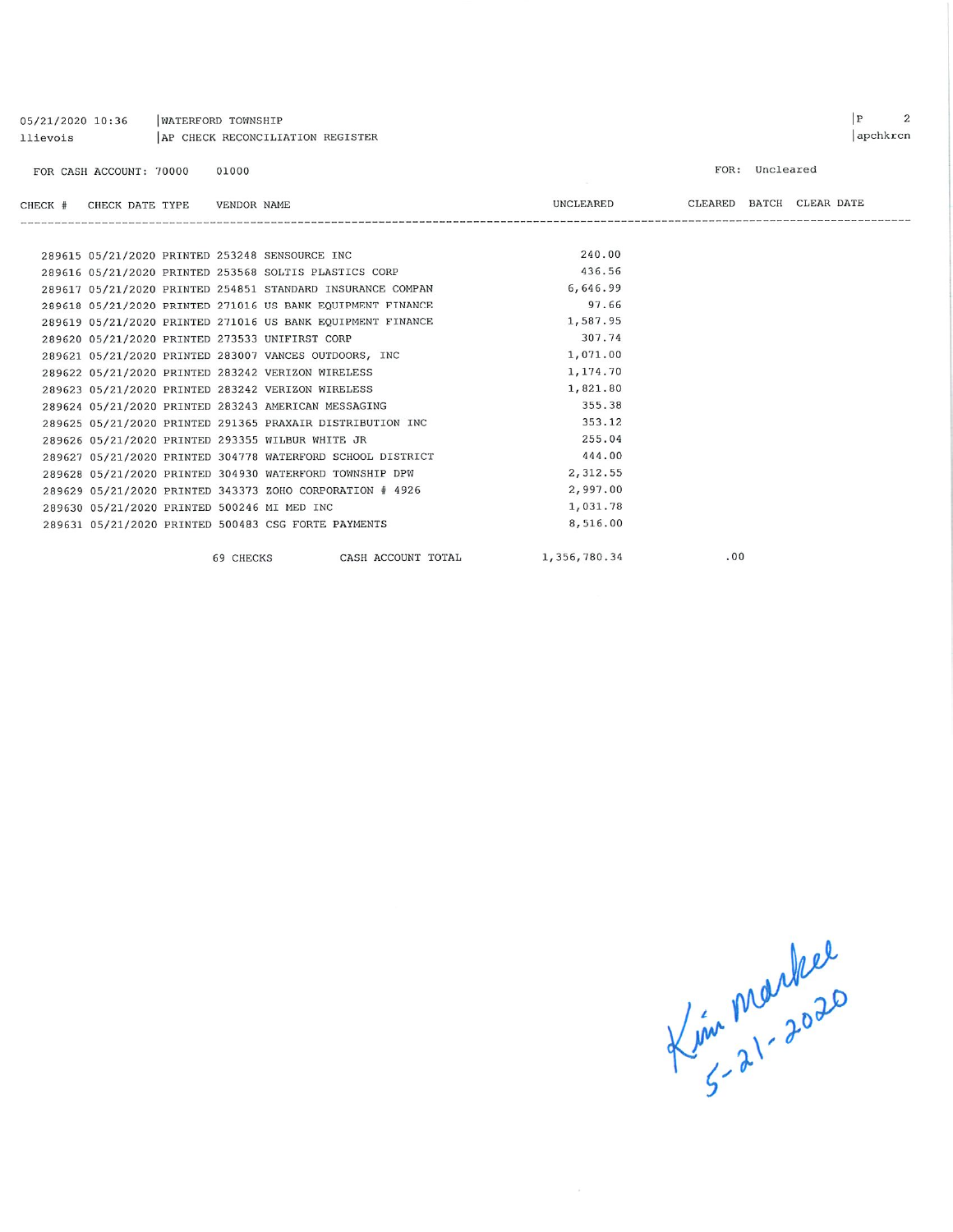dvance Run Mailed Already

| 05/21/2020 10:29 |  | WATERFORD TOWNSHIP               |  |
|------------------|--|----------------------------------|--|
| llievois         |  | AP CHECK RECONCILIATION REGISTER |  |

01000 FOR CASH ACCOUNT: 70000

 $\mathbf{P}$  $\overline{1}$ apchkrcn

FOR: Uncleared

| CHECK # CHECK DATE TYPE    VENDOR NAME      |  |                                                                                                                      | UNCLEARED          |  | CLEARED BATCH CLEAR DATE |
|---------------------------------------------|--|----------------------------------------------------------------------------------------------------------------------|--------------------|--|--------------------------|
|                                             |  |                                                                                                                      |                    |  |                          |
|                                             |  | 289500 05/12/2020 PRINTED 013665 APOLLO FIRE EQUIPMENT CO 1,363.79                                                   |                    |  |                          |
|                                             |  | 289501 05/12/2020 PRINTED 013683 AQUEST CORP                                                                         | 1,320.00           |  |                          |
|                                             |  | 289502 05/12/2020 PRINTED 013685 APPLIED IMAGING                                                                     | 1,989.00           |  |                          |
|                                             |  | 289503 05/12/2020 PRINTED 014474 ALCOHOL DRUG ADMINISTRATI                                                           | 732.00             |  |                          |
|                                             |  | 289504 05/12/2020 PRINTED 021510 BLUE CROSS BLUE SHIELD                                                              | 188,049.67         |  |                          |
|                                             |  | 289505 05/12/2020 PRINTED 023784 BROWNSTOWN POLICE DEPARTM                                                           | 29,401.72          |  |                          |
|                                             |  | 289506 05/12/2020 PRINTED 023908 CAROLYN BUCKNER                                                                     | 4,000.00           |  |                          |
|                                             |  | 289507 05/12/2020 PRINTED 041192 CDW GOVERNMENT INC                                                                  | 663.25             |  |                          |
|                                             |  | 289508 05/12/2020 PRINTED 041217 C&S MOTORS INC.                                                                     | 146.76             |  |                          |
|                                             |  | 289509 05/12/2020 PRINTED 043134 CAMBRIDGE CONSULTING GROU                                                           | 698.00             |  |                          |
|                                             |  | 289510 05/12/2020 PRINTED 043381 CITY OF PONTIAC                                                                     | 1,466.42           |  |                          |
|                                             |  | 289511 05/12/2020 PRINTED 043394 CITY OF MADISON HEIGHTS F                                                           | 2,108.64           |  |                          |
|                                             |  | 289512 05/12/2020 PRINTED 043626 CONSUMERS ENERGY                                                                    | 1,157.07           |  |                          |
|                                             |  | 289513 05/12/2020 PRINTED 043952 CYNERGY PRODUCTS                                                                    | 323.90             |  |                          |
|                                             |  | 289514 05/12/2020 PRINTED 044214 CHARRON SERVICES                                                                    | 30.00              |  |                          |
| 289515 05/12/2020 PRINTED 051007 DTE ENERGY |  |                                                                                                                      | 70,364.85          |  |                          |
|                                             |  | 289516 05/12/2020 PRINTED 051445 DLZ MICHIGAN, INC                                                                   | 24,764.21          |  |                          |
| 289517 05/12/2020 PRINTED 053253 DTE ENERGY |  |                                                                                                                      | 7,688.08           |  |                          |
|                                             |  | 289518 05/12/2020 PRINTED 053612 DOVER & COMPANY, LLC                                                                | 1,389.00           |  |                          |
| 289519 05/12/2020 PRINTED 053963 INACOMP    |  |                                                                                                                      | 7,695.50           |  |                          |
|                                             |  | 289520 05/12/2020 PRINTED 063004 EAGLE GRAPHICS AND DESIGN                                                           | 230.00             |  |                          |
|                                             |  | 289521 05/12/2020 PRINTED 063476 ELECTROCOMM-MICHIGAN, INC                                                           | 130.00             |  |                          |
|                                             |  | 289522 05/12/2020 PRINTED 064008 ELECTRONIC MONITORING SYS                                                           | 294.50             |  |                          |
|                                             |  | 289523 05/12/2020 PRINTED 073448 RICHARD KUHN JR                                                                     | 54.00              |  |                          |
|                                             |  | 289524 05/12/2020 PRINTED 091835 GUNNERS METERS & PARTS IN                                                           | 4,865.00           |  |                          |
|                                             |  | 289525 05/12/2020 PRINTED 093026 RICHARD GALAT                                                                       | 175.00             |  |                          |
| 289526 05/12/2020 PRINTED 093705 GRAINGER   |  |                                                                                                                      | 32.83              |  |                          |
|                                             |  | 289527 05/12/2020 PRINTED 093825 GROSSE ILE POLICE DEPARTM                                                           | 29,401.72          |  |                          |
| 289528 05/12/2020 PRINTED 101950 HYDRO CORP |  |                                                                                                                      | 7,132.00           |  |                          |
|                                             |  | 289529 05/12/2020 PRINTED 103050 HARTFORD COMPANY, THE                                                               | 230.00             |  |                          |
|                                             |  | 289530 05/12/2020 PRINTED 103584 JOHN H HOLMES                                                                       | 380.00             |  |                          |
|                                             |  | 289531 05/12/2020 PRINTED 103641 HOME CONFINEMENT                                                                    | 600.00             |  |                          |
|                                             |  | 289532 05/12/2020 PRINTED 113177 IDEAS FOR YOU                                                                       | 3,256.79           |  |                          |
|                                             |  |                                                                                                                      | 1,248.64           |  |                          |
|                                             |  | 289533 05/12/2020 PRINTED 113551 NICHOLS PAPER & SUPPLY CO                                                           | 280.89             |  |                          |
|                                             |  | 289534 05/12/2020 PRINTED 113701 IRON MOUNTAIN                                                                       | 1,756.59           |  |                          |
|                                             |  | 289535 05/12/2020 PRINTED 121011 J&B MEDICAL SUPPLY                                                                  | 146.00             |  |                          |
|                                             |  | 289536 05/12/2020 PRINTED 123023 JAIL ALTERNATIVES FOR MIC<br>289537 05/12/2020 PRINTED 161570 MONTGOMERY & SONS INC | 1,024.40           |  |                          |
|                                             |  |                                                                                                                      | 48,750.00          |  |                          |
|                                             |  | 289538 05/12/2020 PRINTED 163204 MEDIA NETWORK OF WATERFOR                                                           | 5,280.54           |  |                          |
|                                             |  | 289539 05/12/2020 PRINTED 163282 MEDMUTUAL LIFE                                                                      | 54.00              |  |                          |
|                                             |  | 289540 05/12/2020 PRINTED 163371 MICHIGAN COURT SERV INC                                                             | 309.00             |  |                          |
|                                             |  | 289541 05/12/2020 PRINTED 163520 MICHIGAN MILLERS MUTUAL I                                                           | 1,500.00           |  |                          |
|                                             |  | 289542 05/12/2020 PRINTED 174478 STATE OF MICHIGAN                                                                   | 940.00             |  |                          |
|                                             |  | 289543 05/12/2020 PRINTED 181072 NATIONAL COMMUNITY DEVELO                                                           |                    |  |                          |
|                                             |  | 289544 05/12/2020 PRINTED 183952 NYE UNIFORM COMPANY                                                                 | 317.96<br>1,715.47 |  |                          |
|                                             |  | 289545 05/12/2020 PRINTED 204040 OAKLAND COUNTY TREASURER                                                            |                    |  |                          |
|                                             |  | 289546 05/12/2020 PRINTED 204040 OAKLAND COUNTY TREASURER                                                            | 17,927.50          |  |                          |
|                                             |  | 289547 05/12/2020 PRINTED 213626 POWER VAC INC                                                                       | 2,941.00           |  |                          |
|                                             |  | 289548 05/12/2020 PRINTED 213723 PROGRESSIVE AE                                                                      | 7,625.00           |  |                          |
|                                             |  | 289549 05/12/2020 PRINTED 222540 SHARON CARENE                                                                       | 150.00             |  |                          |
|                                             |  | 289550 05/12/2020 PRINTED 241008 RKA PETROLEUM COMPANIES,                                                            | 499.28             |  |                          |
|                                             |  | 289551 05/12/2020 PRINTED 243399 RIVERVIEW POLICE DEPARTME                                                           | 23,010.05          |  |                          |